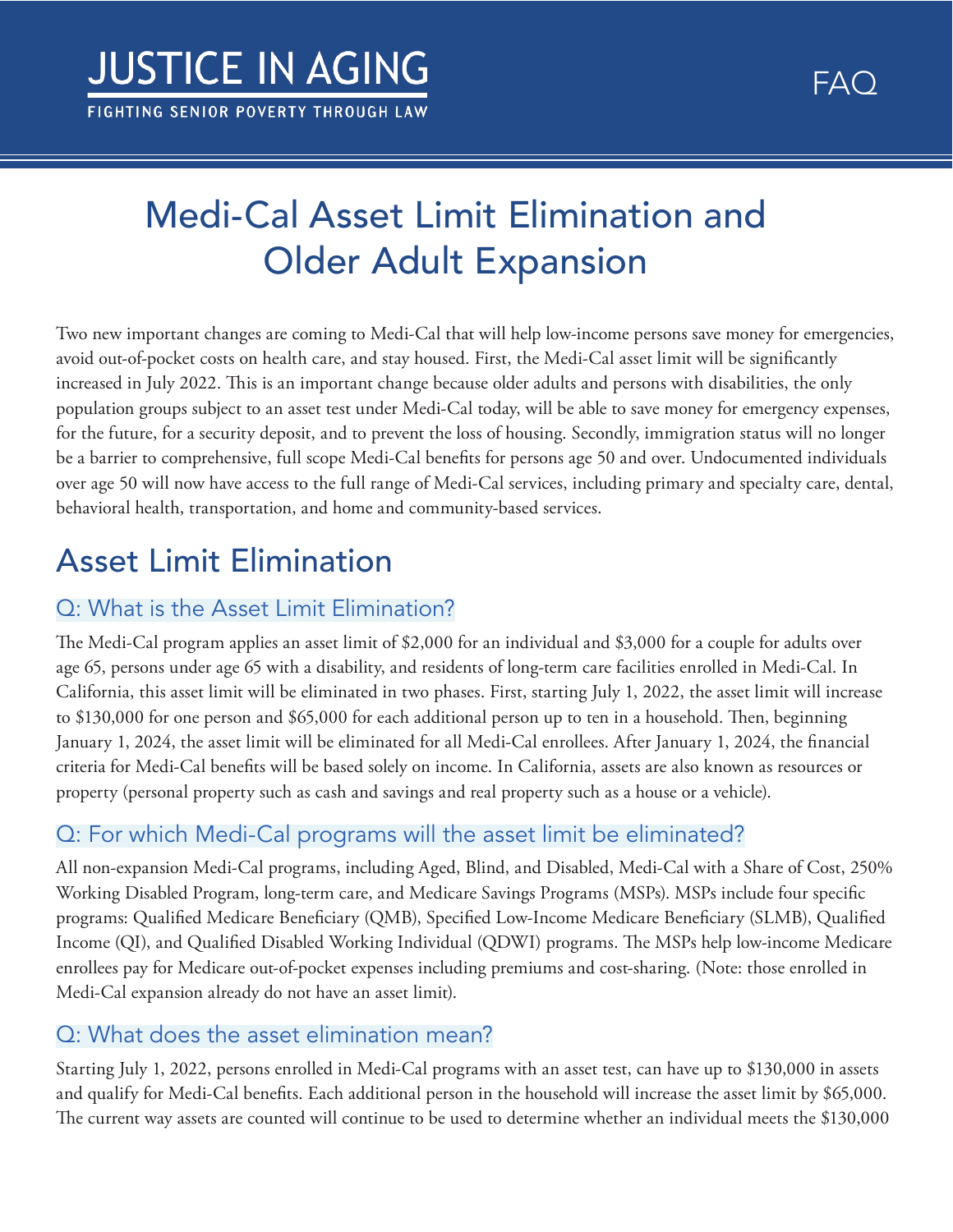asset limit. Starting January 1, 2024, assets will no longer be counted. Persons on these Medi-Cal programs will be able to save money for an emergency, for retirement, for a down payment on a car, or for any needs a person may have in excess of the current asset limit.

## Q: Is there anything Medi-Cal enrollees need to do?

If someone has Medi-Cal benefits now, they do not need to take any action. The asset limit will automatically increase to \$130,000 on July 1, 2022. If a person does not have Medi-Cal benefts now because they are over the current asset limits, they may apply after July 1, 2022, if their assets will be below \$130,000 as a single person. Until January 2024 when the asset limit is eliminated completely, Medi-Cal benefciaries must still comply with the redetermination process and submit proof of their assets to demonstrate that their assets are below \$130,000. The current rules on countable and exempt assets will continue to apply until elimination. A person's combined, countable assets, must be below \$130,000 to qualify for Medi-Cal coverage after July 1, 2022.

### Q: What if an application for Medi-Cal was previously denied because of assets?

If Medi-Cal benefts were denied anytime between January to May 2022 because the person did not meet the current asset limit of \$2,000 for an individual and \$3,000 for a couple, they may re-apply for Medi-Cal and submit bank statements or other documents that demonstrate they are below the new asset limit of \$130,000 after July 1, 2022. This group will get a notice in July notifying them of the new asset limits and encouraging them to re-apply.

If Medi-Cal benefts were denied in June 2022 because the person did not meet the current asset limit, the county will automatically re-evaluate the case for benefits beginning July 1st. This group will also receive a notice of the changes and a determination of eligibility after July 1st.

### Q: What if I have Supplemental Security Income (SSI) linked Medi-Cal? What if I have CalFresh benefits?

The asset limit changes only apply to Medi-Cal programs. The change to Medi-Cal asset rules do not change cash assistance rules or other public benefit programs such as CalFresh. This means that individuals receiving SSI or other cash assistance will have to meet the lower asset limit for these programs.

### Q: What about deemed SSI groups?

Deemed SSI groups, include Pickle, Disabled Adult Child(ren) (DAC) and Disabled Widow(ers) (DWW) receive Medi-Cal directly and not through linkage from another public benefit, such as SSI. The increased Medi-Cal asset limit and eventual asset test elimination applies to these groups.

### Q: What counts as an asset today?

Today, assets that are counted include cash, money in a banking account, more than one vehicle, or a home or land that the person does not live in. A home is exempt as an asset if the Medi-Cal applicant or recipient lives in the home. Other assets that are not counted include one vehicle or personal item, such as a television, or other household items.

These rules will continue under the asset limit increase in July 2022. After January 2024, the ownership of a home, more than one vehicle, or the amount of money and savings in a banking account, will not be taken into account for Medi-Cal benefts.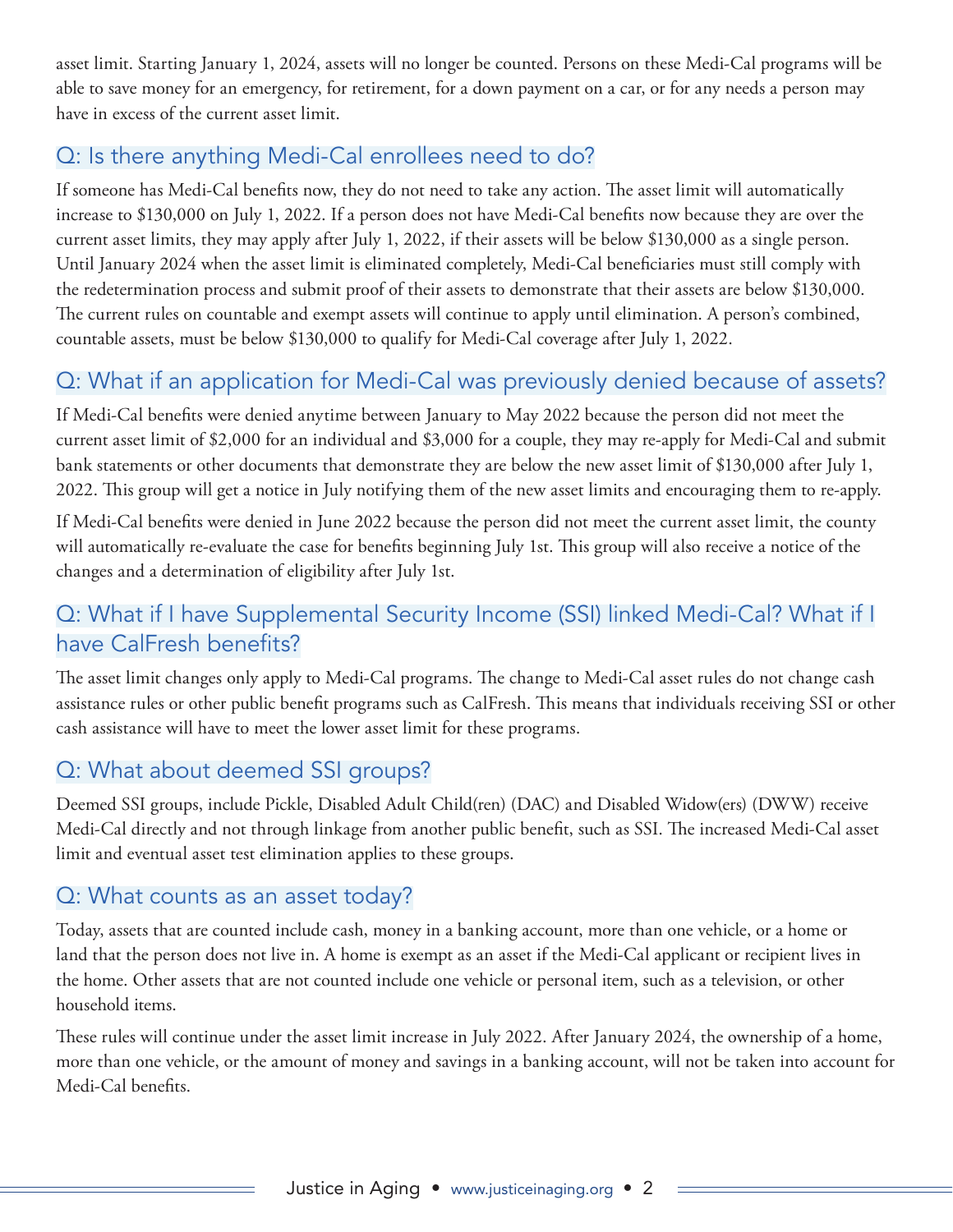## Q: Will Medi-Cal income limits change?

No, this change applies only to the Medi-Cal asset limit. The income limit for Medi-Cal Aged, Blind, and Disabled is set at 138% of the Federal Poverty Level (FPL) and the 250% Working Disabled Program is set at 250% FPL. These income limits adjust every year based on the Federal Poverty Levels.

## Q: What about Estate Recovery?

Federal law requires Medicaid (Medi-Cal in California) agencies to recoup payments for certain Medi-Cal benefts, long-term care, and home and community-based services for some Medi-Cal benefciaries, and will continue to apply. The changes to the Medi-Cal asset limits will not affect Medi-Cal estate recovery rules. For more information on estate recovery, see the [Department of Health Care Service's website](https://www.dhcs.ca.gov/services/Pages/TPLRD_ER_cont.aspx) and [California Advocates for Nursing Home](http://www.canhr.org/medcal/medcal_recoveryinfo.htm)  [Reform's guide](http://www.canhr.org/medcal/medcal_recoveryinfo.htm). For information about the harms of Medicaid Estate recovery read Justice in Aging's Issue Brief: [How Medicaid Estate Recovery Perpetuates Poverty](https://justiceinaging.org/issue-brief-how-medicaid-estate-recovery-perpetuates-poverty/).

### Q: Is the asset limit retroactive prior to July 1, 2022?

No, the asset limit increase is not retroactive prior to July 1, 2022.

## Health4All Older Adult Expansion

## Q: What is the Health4All Older Adult Expansion?

Beginning May 1, 2022, Medi-Cal full-scope benefts will be provided to persons age 50 or older who meet Medi-Cal eligibility requirements, regardless of immigration status. Under this expansion, immigration status is not taken into account for full-scope Medi-Cal coverage. Full-scope Medi-Cal benefts include primary, specialty, behavioral health, long-term care, in-home supportive services, home and community-based services, transportation, vision (eyeglasses), and hearing aid coverage.

Persons age 50 or older currently on restricted scope (also known as emergency Medi-Cal) benefts will automatically transition into full-scope Medi-Cal on May 1, 2022. Qualifying persons already on restricted scope Medi-Cal do not need to take any action to receive full-scope Medi-Cal. Those who are not currently on restricted scope Medi-Cal will need to apply.

The income limits for Medi-Cal programs will vary from 138% FPL to 250% FPL for individuals that live in the community. Persons with incomes above these limits and persons who need Medi-Cal covered long-term care services will have a Medi-Cal share of cost. The Medi-Cal program applies an asset limit (\$2,000 for an individual and \$3,000 for a couple) for adults over age 65, persons under age 65 with a disability, and residents of longterm care facilities enrolled in Medi-Cal. These asset limits are in place until July 1, 2022 when the asset limit is increased. (See page 1 of this FAQ). Adults age 50-64 do not have to meet the asset limits for Medi-Cal eligibility and will be screened for 138% FPL MAGI Medi-Cal.

### Q: Does an applicant have to provide a Social Security Number or immigration status in the Medi-Cal application?

If a person does not have a Social Security Number, they are not required to provide one on the application. A person can decline to state their immigration status on the Medi-Cal application. The immigration status question is used by the state to determine what type of state or federal funding will be used to fund coverage.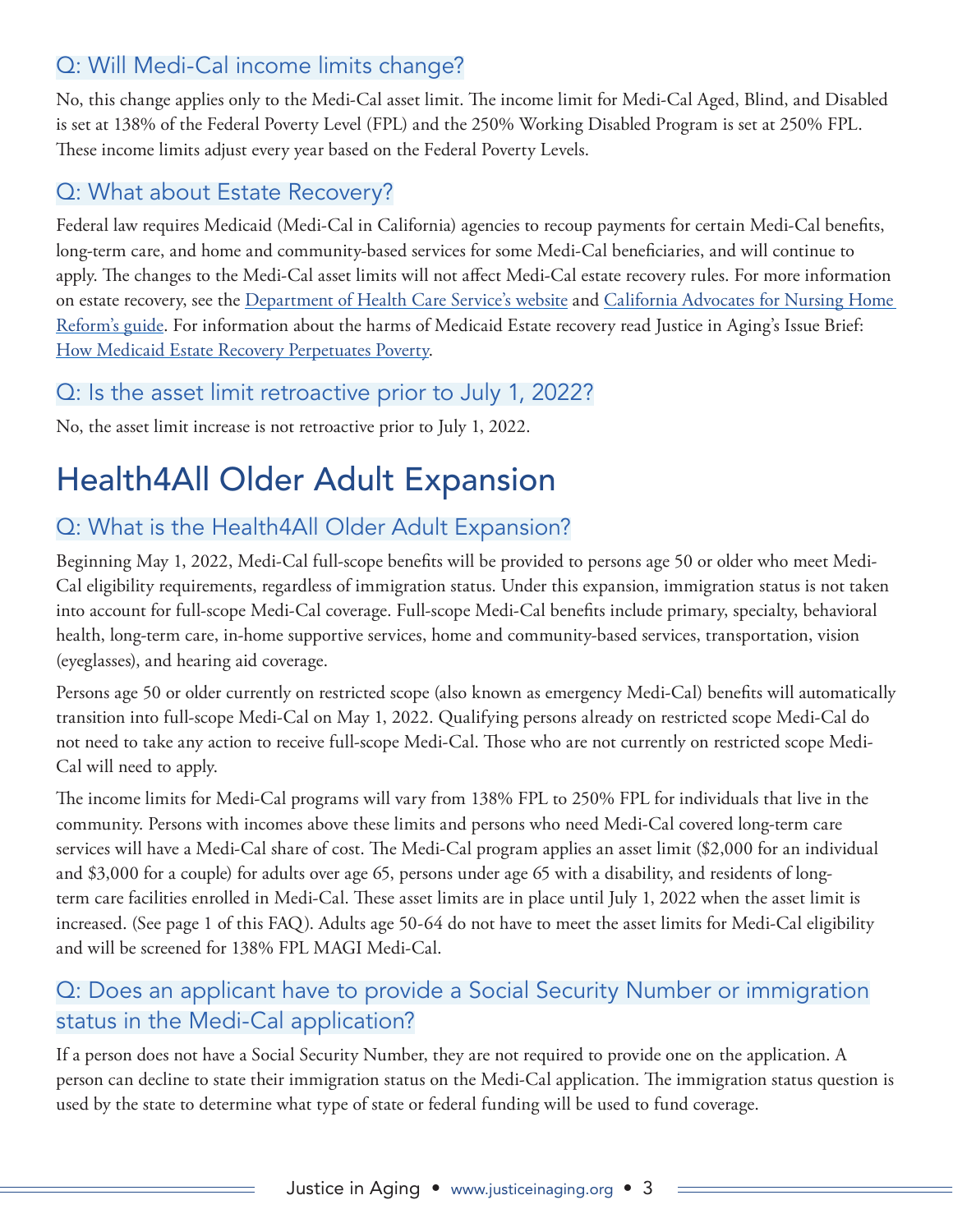## Q: What about Public Charge?

Medi-Cal benefts are not part of the current public charge analysis unless Medi-Cal pays for long-term care services in a nursing home or mental health institution. Few individuals are subject to the public charge analysis. Please see California Health & Human Services (CalHHS) [Public Charge Guide in English](https://www.chhs.ca.gov/wp-content/uploads/2021/10/CalHHS-Public-Charge-Guide-October-2021.pdf) and [Spanish](https://www.chhs.ca.gov/wp-content/uploads/2021/10/CalHHS-GUIA-SOBRE-LA-CARGA-PUBLICA-Octubre-2021.pdf). For more information, please see the National Immigration Law Center's guide on [Public Charge.](https://www.nilc.org/issues/economic-support/pubcharge/)

### Q: What about Estate Recovery?

Medi-Cal estate recovery rules remain the same under this expansion. California has indicated it will apply estate recovery to this population. Under estate recovery, Medi-Cal can recoup payments for certain Medi-Cal benefts, long-term care and home and community-based waiver services, for some Medi-Cal benefciaries. See the [Department of Health Care Service's website](https://www.dhcs.ca.gov/services/Pages/TPLRD_ER_cont.aspx) and a [guide to estate recovery in English](https://www.dhcs.ca.gov/services/Documents/ER_Brochure_Eng_0619.pdf) and [Spanish](https://www.dhcs.ca.gov/services/Documents/ER_Brochure_SP_0619.pdf) for more information. California Advocates for Nursing Home Reform also has a helpful guide [\(English](http://www.canhr.org/publications/PDFs/Medi-Cal_Recovery.pdf), [Spanish,](http://www.canhr.org/publications/PDFs/Spanish/Medi-Cal_Recovery_Sp.pdf) [Chinese\)](http://www.canhr.org/publications/PDFs/Chinese/Medi-Cal_Recovery_chinese.pdf) on estate recovery. For information about the harms of Medicaid Estate recovery read Justice in Aging's Issue Brief: [How Medicaid Estate Recovery Perpetuates Poverty](https://justiceinaging.org/issue-brief-how-medicaid-estate-recovery-perpetuates-poverty/).

### Q: Does the 5 year bar apply?

No, California does not apply the fve year bar. Immigrants are not required to have a qualifying immigration status for fve years before qualifying for Medi-Cal benefts.

### Q: Will I have to join a managed care plan?

Yes, joining a Medi-Cal managed care plan is mandatory. There are protections that allow a person to continue to see their medical providers for up to one year if they are not contracted with their new Medi-Cal managed care plan. [See here for more information.](https://www.dhcs.ca.gov/services/Pages/ContinuityOfCare.aspx) If you have a complex medical condition and joining a managed care plan will harm your health, see the next question for information on Medical Exemption Requests.

### Q: What is a Medical Exemption Request?

A Medical Exemption Request (MER) is a temporary exemption from enrollment into a Medi-Cal managed care plan. MERs are temporary for up to one year and must be approved by DHCS. The following conditions apply: 1) The person must have a complex medical condition, 2) joining a Medi-Cal managed care plan would be detrimental to the person' complex medical condition, and 3) the Medi-Cal provider(s) providing care for this complex condition are not in-network with a Medi-Cal managed care plan in the applicant's county of residence. A MER is not available in County Organized Health System and Geographic Managed Care counties or for dual eligibles in CCI counties. See here for more information.

#### Q: Will Medi-Cal be retroactive under this expansion?

No, full-scope Medi-Cal benefts are not retroactive prior to May 1, 2022 under this expansion.

### Q: Are undocumented individuals eligible for Medicare health coverage?

No, Medicare is a federal health insurance program and undocumented individuals will not qualify for Medicare. Please see Justice in Aging's Issue Brief on [Older Immigrants and Medicare](https://justiceinaging.org/issue-brief-older-immigrants-and-medicare/) and Social Security Administration [POMS RS 00204.010\(B\)](https://secure.ssa.gov/apps10/poms.nsf/lnx/0300204010).